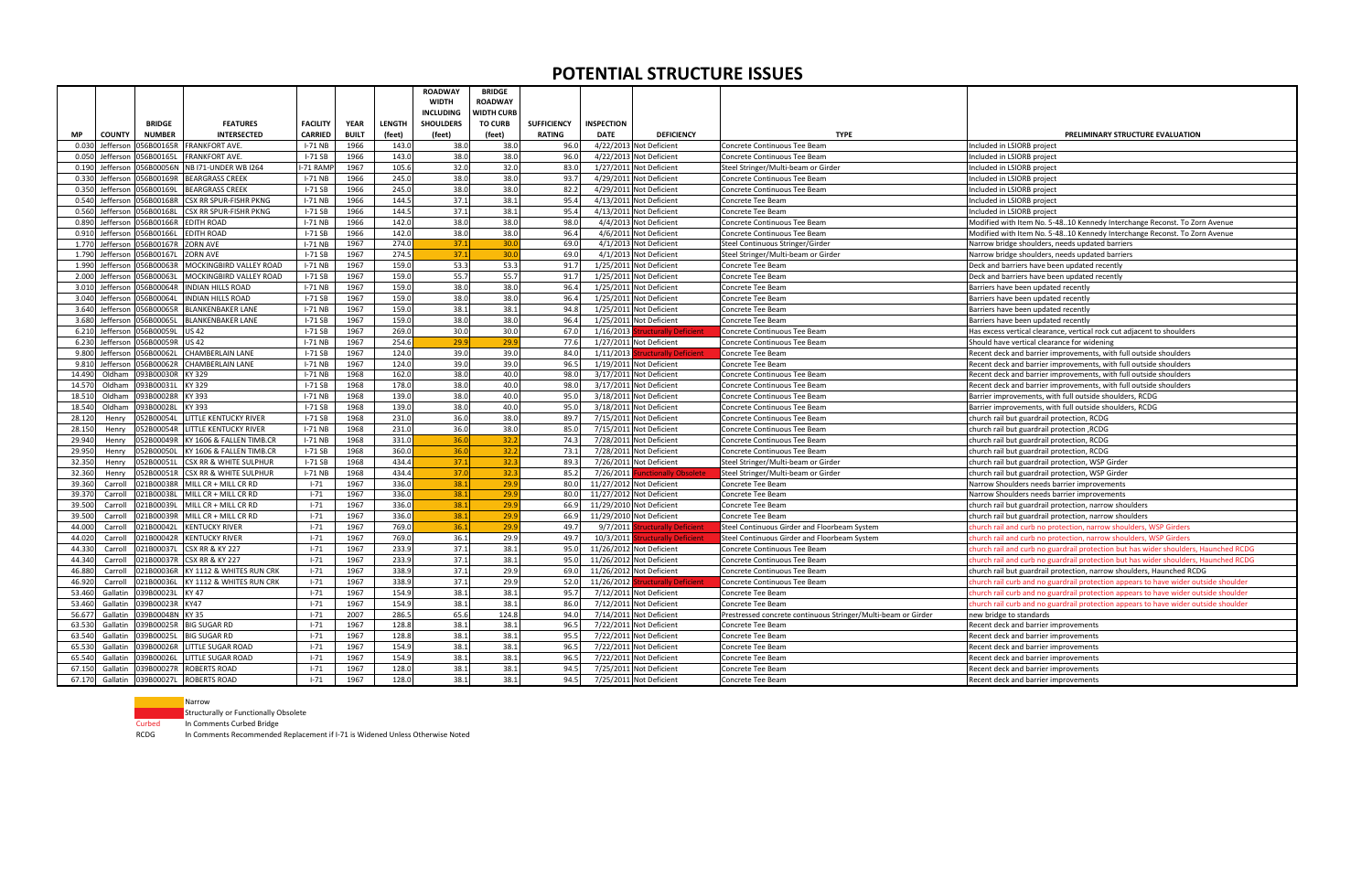|        |                  |                            |                                        |                        |              |        | <b>ROADWAY</b>                 | <b>BRIDGE</b><br><b>MINIMUM</b>   |                  |                    |                 |                   |                                                               |                                                                                       |
|--------|------------------|----------------------------|----------------------------------------|------------------------|--------------|--------|--------------------------------|-----------------------------------|------------------|--------------------|-----------------|-------------------|---------------------------------------------------------------|---------------------------------------------------------------------------------------|
|        |                  |                            |                                        |                        |              |        | <b>WIDTH</b>                   | <b>ROADWAY</b><br><b>VERTICAL</b> |                  |                    |                 |                   |                                                               |                                                                                       |
|        |                  |                            |                                        |                        |              |        | <b>WIDTH CURB</b><br>INCLUDING |                                   | <b>CLEARANCE</b> |                    |                 |                   |                                                               |                                                                                       |
|        |                  | <b>BRIDGE</b>              | <b>FEATURES</b>                        | <b>FACILITY</b>        | <b>YEAR</b>  | LENGTH | <b>SHOULDERS</b>               | <b>TO CURB</b>                    | <b>TRAVELWAY</b> | <b>SUFFICIENCY</b> | Inspection      |                   |                                                               |                                                                                       |
|        | -71 MP   COUNTY  | <b>NUMBER</b>              | <b>INTERSECTED</b>                     | <b>CARRIED</b>         | <b>BUILT</b> | (feet) | (feet)                         | (feet)                            | (feet)           | RATING             | Date            | <b>DEFICIENCY</b> | <b>TYPE</b>                                                   | PRELIMINARY STRUCTURE EVALUATION                                                      |
|        | 3.964 Jeffersor  | 056B00066N                 | 171                                    | POPLAR HILL CT         | 1967         | 245.1  | 21.0                           | 14.1                              | 48.75            | 69.3               | 1/27/2011       | Not Deficient     | Steel Continuous Stringer/Multi-beam or Girder                | Has excess vertical clearance, vertical rock cut adjacent to shoulders                |
|        | 5.096 Jefferson  |                            | 056B00057N   NB I71 & B-56 RAMP BRIDGE | $1 - 264$              | 1967         | 157.2  | 32.0                           | 32.0                              | 17.83            | 62.0               | 1/27/2011       | unctionally Obso  | Steel Continuous Stringer/Multi-beam or Girder                | Low sufficiency rating recommended replacement                                        |
|        | 5.898 Jefferson  | 056B00058N                 | 171                                    | <b>LIME KILN ROAD</b>  | 1967         | 203.2  | 30.0                           | 30.0                              | 17.58            |                    | 6/30/2011       | Not Calculated    | Steel Continuous Stringer/Multi-beam or Girder                | Recent I-71 shoulder work and vertical clearance acceptable                           |
|        |                  | 7.490 Jefferson 056B00060N | 171                                    | <b>BARBOUR LANE</b>    | 1967         | 261.9  | 27.9                           | 29.9                              | 17.08            | 72.4               | 1/19/2011       | Not Deficient     | Concrete Continuous Tee Beam                                  | Haunched RCDG may create vertical clearance issue for median widening                 |
|        |                  | 8.710 Jefferson 056B00061N | $1 - 71$                               | SPRINGDALE RD          | 1967         | 284.1  | 30.0                           | 30.0                              | 16.33            | 89.1               | 1/19/2011       | unctionally Obso  | Steel Continuous Stringer/Multi-beam or Girder                | 60' median, vertical clearance may be acceptable for widening                         |
|        |                  | 9.063 Jefferson 056B00091L | $1 - 71$                               | I-265 SB               | 1967         | 295.0  | 42.0                           | 42.0                              | 16.25            | 66.0               | 5/12/2011       | Not Deficient     | Steel Continuous Stringer/Multi-beam or Girder                | 60' median, vertical clearance may be acceptable for widening                         |
|        |                  | 9.106 Jefferson 056B00091R | $1 - 71$                               | <b>I-265 NB</b>        | 1967         | 289.7  | 42.0                           | 42.0                              | 15.91            | 66.0               | 5/12/2011       | Not Deficient     | Concrete Continuous Tee Beam                                  | 60' median, vertical clearance may be acceptable for widening                         |
|        | 10.276 Jefferson | 056B00100N                 | $1 - 71$                               | <b>BROWNSBORO ROAD</b> | 1967         | 266.0  | 32.2                           | 30.0                              | 17.00            | 73.9               | 5/12/2011       | Not Deficient     | Concrete Continuous Tee Beam                                  | Haunched RCDG may create vert. clear. issue for median widening, shoulder pier        |
|        |                  | 14.472 Oldham 093B00009N   | 171                                    | KY-146                 | 1968         | 335.0  | 35.0                           | 31.5                              | 20.24            | 81.6               | 3/22/2011       | Not Deficient     | Steel Continuous Stringer/Multi-beam or Girder                | 60' median, vertical clearance may be acceptable for widening, Shoulder Pier          |
|        | 15.774 Oldham    | 093B00032N                 | $1 - 71$                               | <b>GLENARM RD</b>      | 1968         | 255.0  | 20.3                           | 27.5                              | 17.25            | 95.4               | 3/16/2011       | Not Deficient     | Concrete Continuous Tee Beam                                  | Haunched RCDG may create vert. clear. issue for median widening, shoulder pier        |
|        | 17.494 Oldham    | 093B00029N                 | $1 - 71$                               | <b>CSX RAILROAD</b>    | 1968         | 358.0  | 0.0                            | 0.0                               | 17.42            |                    | 3/18/2011       | Not Calculated    | Steel Continuous Stringer/Multi-beam or Girder                | Railroad Bridge requires coordination with the railroad                               |
|        | 21.828 Oldham    | 093B00002N                 | 171(SBL)                               | KY-53                  | 1968         | 159.0  | 65.2                           | 65.2                              | 15.83            | 86.9               | 3/22/2011       | Not Deficient     | Concrete Tee Beam                                             | Shoulder piers both sides, will require new structure to add additional lane          |
|        | 21.836 Oldham    | 093B00003N                 | 171(NBL)                               | KY-53                  | 1968         | 159.0  | 65.2                           | 65.2                              | 15.91            | 86.9               | 3/22/2011       | Not Deficient     | Concrete Tee Beam                                             | Shoulder piers both sides, will require new structure to add additional lane          |
|        | 23.257 Oldham    | 093B00015N                 | I-71 @ 23.298                          | KY-712                 | 1968         | 257.4  | 23.0                           | 28.5                              | 16.91            | 88.8               | 3/22/2011       | Not Deficient     | Concrete Continuous Tee Beam                                  | Haunched RCDG may create vert. clear. issue for median widening, shoulder pier        |
| 25.940 | Henry            | 052B00052N                 | $1 - 71$                               | KY-3320                | 1968         | 230.0  | 19.0                           | 28.3                              | 15.71            | 82.8               | 7/14/2011       | Not Deficient     | Concrete Tee Beam                                             | Haunched RCDG may create vert. clear. issue for median widening, shoulder pier        |
| 27.046 | Henr             | 052B00026N                 | $1 - 71$                               | KY-146                 | 1968         | 371.0  | 21.5                           | 30.2                              | 17.99            | 78.3               | 7/13/2011       | Not Deficient     | Concrete Continuous Tee Beam                                  | Haunched RCDG may create vert. clear. issue for median widening, shoulder pier        |
| 27.67  | Henr             | 052B00034N                 | $1 - 71$                               | KY-153                 | 1968         | 265.0  | 32.2                           | 32.3                              | 17.54            | 88.8               | 7/13/2011       | Not Deficient     | Concrete Continuous Tee Beam                                  | Haunched RCDG may create vert. clear. issue for median widening, shoulder pier        |
| 30.961 | Henr             | 052B00036N                 | $1 - 71$                               | KY-157                 | 1968         | 245.0  | 22.0                           | 28.3                              | 17.33            | 91.9               | 7/26/2011       | Not Deficient     | Concrete Continuous Tee Beam                                  | Haunched RCDG may create vert. clear. issue for median widening, shoulder pier        |
| 33.361 | Henry            | 052B00038N                 | $1 - 71$                               | US-421                 | 1968         | 294.0  | 32.2                           | 32.3                              | 16.00            |                    | 93.6 7/26/2011  | Not Deficient     | Concrete Continuous Tee Beam                                  | Shoulder piers both sides, will require new structure to add additional lane          |
| 37.193 | Henry            | 052B00001N                 | $1 - 71$                               | KY-55                  | 1968         | 273.4  | 30.0                           | 30.0                              | 17.33            | 90.6               | 7/26/2011       | unctionally Obso  | Concrete Continuous Tee Beam                                  | Haunched RCDG may create vert. clear. issue for median widening, shoulder pier        |
| 42.802 | Carrol           | 021B00013N                 | I-71 L'VLLE-COVINGTON                  | KY-389                 | 1967         | 220.1  | 24.0                           | 29.0                              | 17.33            |                    | 92.9 11/24/2010 | Not Deficient     | Concrete Continuous Tee Beam                                  | Haunched RCDG may create vert. clear. issue for median widening, shoulder pier        |
| 49.085 | Carrol           | 021B00006N                 | 1-71 @ 49.085                          | KY-36                  | 1967         | 318.9  | 20.0                           | 25.9                              | 17.58            |                    | 90.5 11/23/2010 | Not Deficient     | Concrete Continuous Tee Beam                                  | Haunched RCDG may create vert. clear. issue for median widening, shoulder pier        |
| 54.980 | Gallatir         | 039B00045N                 | $1 - 71$                               | KY-1039                | 2002         | 258.9  | 74.1                           | 72.8                              | 17.66            | 97.6               | 7/14/2011       | Not Deficient     | Prestressed Concrete Continuous Stringer/Multi-beam or Girder | new bridge to standards                                                               |
| 59.424 | Gallatin         | 039B00015N                 | I-71 @ 59.433                          | KY-465                 | 1967         | 340.9  | 20.0                           | 25.9                              | 40.60            | 85.4               | 7/18/2011       | Not Deficient     | Concrete Continuous Tee Beam                                  | Haunched RCDG, plenty of vertical clearance, shoulder pier outside clear zone         |
| 60.363 | Gallatin         | 039B00014N                 | $1-71$ @ 60.373                        | KY-455                 | 1967         | 350.1  | 18.0                           | 27.9                              | 18.08            | 69.7               | 7/18/2011       | Not Deficient     | Concrete Continuous Tee Beam                                  | Haunched RCDG may create vert. clear. issue for median widening, shoulder pier        |
|        | 61.770 Gallatin  | 039B00007N                 | $1 - 71$                               | US-127                 | 1967         | 222.1  | 24.0                           | 29.9                              | 17.99            | 78.4               | 7/19/2011       | Not Deficient     | Concrete Continuous Tee Beam                                  | Haunched RCDG may create vert. clear. issue for median widening, shoulder pier        |
|        | 66.275 Gallatin  | 039B00017N                 | $1-71$ @ 66.273                        | <b>KY-562</b>          | 1967         | 293.0  | 20.0                           | 25.9                              | 16.74            | 85.4               | 7/25/2011       | Not Deficient     | Concrete Continuous Tee Beam                                  | Haunched RCDG may create vert. clear. issue for median widening, shoulder pier        |
|        | 68.568 Gallatin  | 39B00029N                  | $1 - 71$                               | <b>WALNUT LICK RD</b>  | 1967         | 245.1  | 18.0                           | 25.9                              | 16.91            | 82.8               | 7/25/2011       | Not Deficient     | Concrete Continuous Tee Beam                                  | Haunched RCDG may create vert. clear. issue for median widening, shoulder pier        |
|        | 69.801 Gallatin  | 39B00030N                  | $1 - 71$                               | <b>KY-2850</b>         | 1967         | 274.0  | 18.0                           | 25.9                              | 22.50            | 78.4               | 7/25/2011       | Not Deficient     | Concrete Continuous Tee Beam                                  | Haunched RCDG but vert. clear should be acceptable for median widening, shoulder pier |
| 72.086 | Boone            | 08B00031N                  | $1 - 71$                               | KY 14                  | 1967         | 267.1  | 36.1                           | 29.9                              | 28.90            | 80.5               | 6/9/2011        | Not Deficient     | Concrete Continuous Tee Beam                                  | Haunched RCDG but vert. clear should be acceptable for median widening, shoulder pier |
| 76.155 | Boone            | 008B00032N                 | I-71@ 76.156                           | KY 1292                | 1967         | 278.9  | 21.0                           | 25.9                              |                  | 80.5               | 6/10/2011       | Not Deficient     | Concrete Continuous Tee Beam                                  | Haunched RCDG but vert. clear should be acceptable for median widening, shoulder pier |



**Functionally or Structurally Obsolete** 

RCDG In Comments Recommended Replacement if I-71 is Widened Unless Otherwise Noted

## **POTENTIAL STRUCTURE ISSUES**